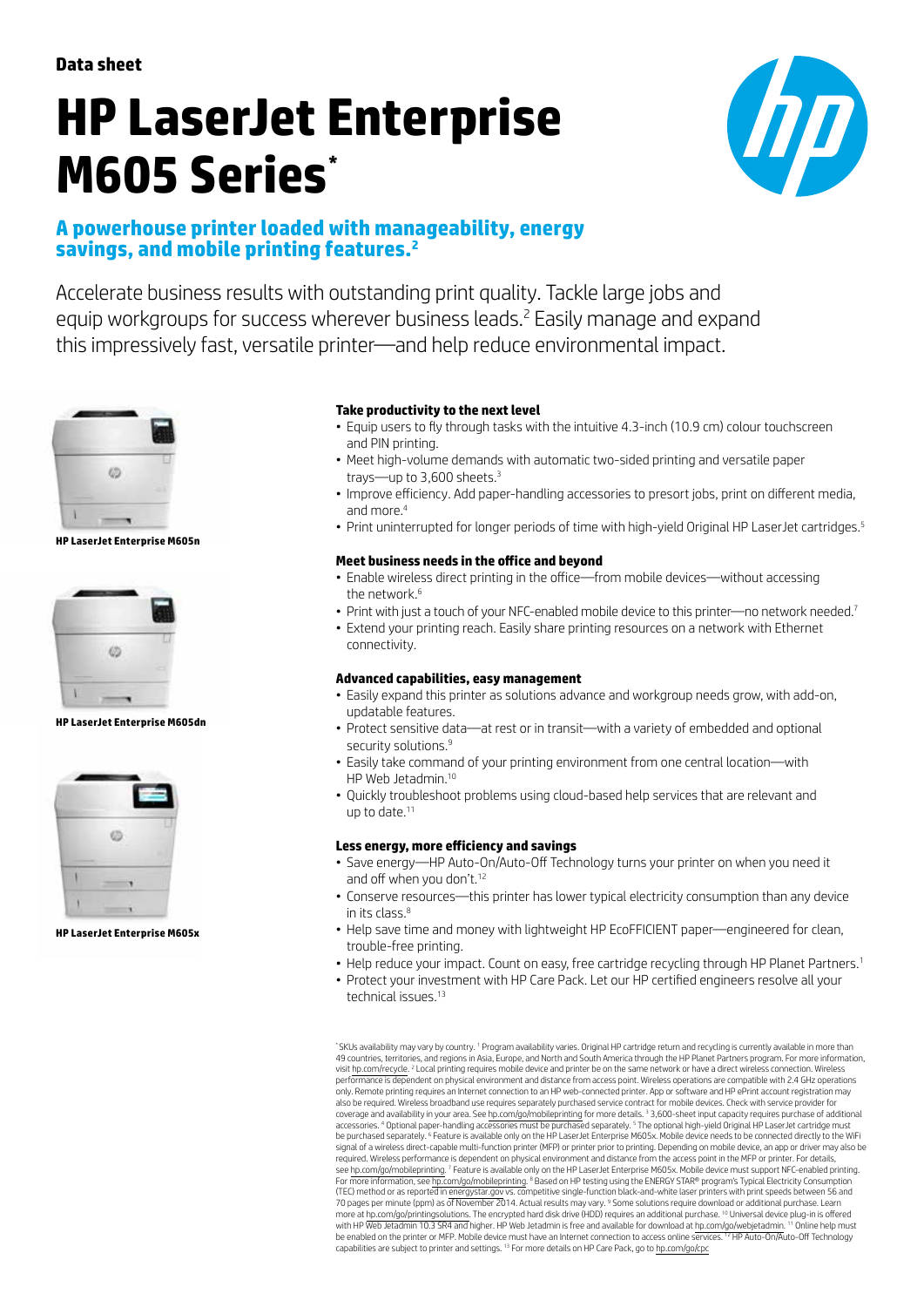# **Product walkaround**

1 Intuitive 10.9 cm (4.3-inch) colour touchscreen **HP LaserJet Enterprise M605x shown** tilts up for easier viewing 1 2 600-sheet output bin  $\overline{\phantom{0}}$ 3 Top cover (access to the toner cartridge) 3 4 100-sheet multipurpose tray 1 7 5 500-sheet input tray 2 8 6 500-sheet input tray 3 Ø 4 7 Hardware Integration Pocket (HIP)  $\alpha$ 8 Easy-access USB port 9 Convenient front on/off button  $\overline{5}$ 10 Output accessory cover 6 11 512 MB standard memory (upgradeable **Front view** to 1.5 GB) and a 1.2 GHz processor 12 Access port for optional Kensington-style lock 10 13 Local area network (LAN) Ethernet (RJ-45) network port umin 14 Hi-speed USB 2.0 printing port 11 12 15 Hi-speed USB 2.0 port for connecting external 13 USB devices  $14$ 16 Power connection 15 17 Built-in automatic two-sided printing 16 17

# **Series at a glance**

| Model                                                                                              | <b>M605n</b>                                   | Ø<br><b>M605dn</b>                             | <b>SHOW: Y</b><br><b>M605x</b>                 |
|----------------------------------------------------------------------------------------------------|------------------------------------------------|------------------------------------------------|------------------------------------------------|
| <b>Product number</b>                                                                              | E6B69A                                         | E6B70A                                         | E6B71A                                         |
| Print speed in ppm, A4 <sup>2</sup>                                                                | Up to 55                                       | Up to 55                                       | Up to 55                                       |
| <b>Control panel</b>                                                                               | 4-line LCD with keypad                         | 4-line LCD with keypad                         | 10.9 cm (4.3-inch) colour<br>touchscreen       |
| 100-sheet multipurpose tray and 500-sheet tray 2                                                   | ✓                                              | $\checkmark$                                   | ✓                                              |
| 500-sheet tray 3                                                                                   | Optional                                       | Optional                                       | ✓                                              |
| Up to three 1 x 500-sheet input trays and<br>one 1,500-sheet high-capacity input tray <sup>1</sup> | Optional (up to a maximum of<br>6 trays total) | Optional (up to a maximum of<br>6 trays total) | Optional (up to a maximum of<br>6 trays total) |
| Touch-to-print <sup>3</sup> and wireless direct <sup>4</sup><br>mobile printing                    | Optional                                       | Optional                                       | ✓                                              |
| HP High-Performance Secure Hard Disk                                                               | Optional                                       | Optional                                       | Optional                                       |
| <b>Automatic duplexer</b>                                                                          | Optional                                       | ✓                                              | ✓                                              |
| Support for high-capacity toner cartridge                                                          | ✓                                              | ✓                                              | ✓                                              |
| <b>ENERGY STAR<sup>®</sup> certified</b>                                                           | Not available                                  | ✓                                              | ✓                                              |

**Rear view**

<sup>1</sup> 3,600-sheet input capacity requires purchase of additional accessories, up to a maximum of 6 trays total for up to 3,600-sheet input capacity. To insure product stability, it is a requirement to purchase the HP LaserJe 500-sheet Input Tray Feeder (F2G68A). <sup>2</sup> Printing speed measured using ISO/IEC 24734 and excludes first set of test documents. For more information, see [hp.com/go/printerclaims](http://hp.com/go/printerclaims). Exact speed varies depending on the system configuration, software application, driver, and document complexity. Print speeds are up to 55 ppm, A4 (58 ppm, letter) for the HP LaserJet Enterprise M605 series. 3 Touch-to-print capability is standard or<br>the Mobile device must support NFC-enabled printing. For more information, see [hp.com/go/mobileprinting.](http://hp.com/go/mobileprinting) " Wireless direct printing is standard on the HP LaserJet Enterprise M605x only. Requires purchase of optional<br>HP Jetdire wireless direct-capable multifunction printer (MFP) or printer prior to printing. Depending on mobile device, an app or driver may also be required. Wireless performance is dependent on physical environment and distance<br>fr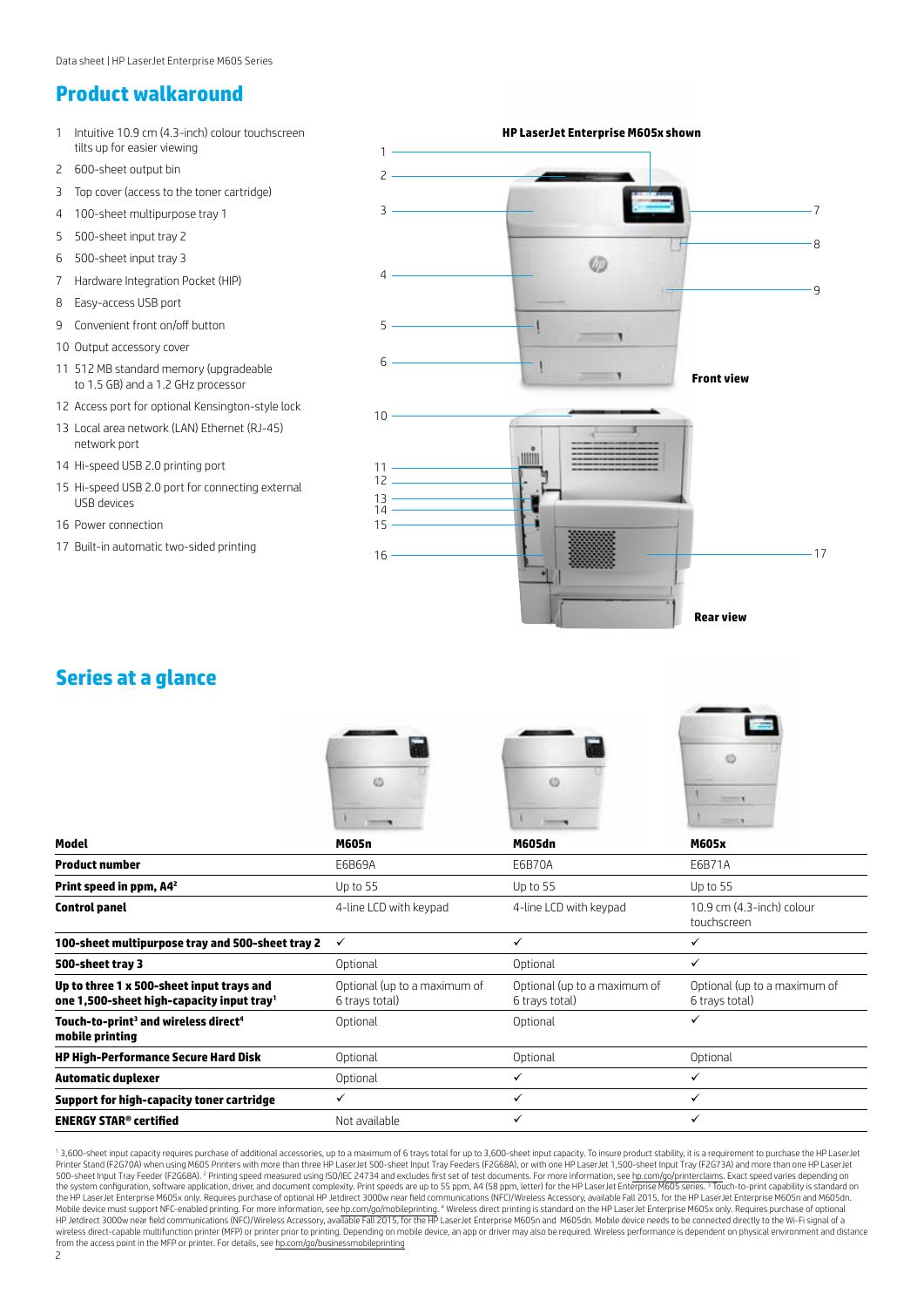## **HP Services**

Downtime can have serious consequences, so HP provides support beyond the standard warranty. You benefit from reduced risk, maximized uptime, predictable service delivery and no unbudgeted repair costs.

Choose from:

## **Optimized Care (optimum performance**

**and stability):** 4 hour Onsite Support, Maintenance Kit Replacement Service, Installation with Network Configuration Service

**Standard Care (high level of uptime):** Next Business Day Onsite Support, Maintenance Kit Replacement Service, Installation with Network Configuration Service

**Basic Care (minimum recommended support):** Next Business Day Onsite Support

**4 hr Onsite Support:** Onsite support within four hours after a service call received within the coverage window

**Next Business Day Onsite Support:** Onsite service the next business day after the service call is received

**Maintenance Kit Replacement Service:** 

Onsite replacement of your printer's maintenance kit including parts, materials, and labor

**Installation with Network Configuration** 

**Service:** Assembly, network configuration, and basic administrator familiarization

For more information about HP Care Pack, HP Contractual, or HP Managed Print Services, visit [hp.com/go/printservices](http://hp.com/go/printservices)



Mac

AirPrint







## **Top Features**

Stay ahead of schedule with this swift and versatile printer—up to 58 pages per minute (ppm).<sup>2</sup> Easily meet high-volume demands and provide flexible options for multiple users and paper sizes.

Business is mobile, and so is your workforce. Keep them covered—at their desk, on the way to the office, or stepping off a plane for an important meeting—with easy printing from mobile devices.

Streamline fleet management—while giving workgroups the tools to support larger business initiatives. Extend print capabilities as business evolves, enhance security, and customize new solutions seamlessly.

Shrink your energy use while helping your company save money. This HP LaserJet Enterprise printer is designed for low energy consumption. Keep the printing process efficient and produce less waste.

| <b>Product</b>       |                                                                                                      |  |  |  |
|----------------------|------------------------------------------------------------------------------------------------------|--|--|--|
| E6B69A               | HP LaserJet Enterprise M605n                                                                         |  |  |  |
| E6B70A               | HP LaserJet Enterprise M605dn                                                                        |  |  |  |
| E6B71A               | HP LaserJet Enterprise M605x                                                                         |  |  |  |
| <b>Accessories</b>   |                                                                                                      |  |  |  |
| F2G68A               | HP LaserJet 500-Sheet Input Tray Feeder                                                              |  |  |  |
| F2G69A               | HP LaserJet Auto Duplexer Two Side Print                                                             |  |  |  |
| <b>F2G70A</b>        | HP LaserJet Printer Stand                                                                            |  |  |  |
| F2G71A               | HP Laser Jet 500-Sheet Stacker                                                                       |  |  |  |
| F2G72A               | HP LaserJet 500-Sheet Stacker Stapler                                                                |  |  |  |
| F2G73A               | HP LaserJet 1,500-Sheet Input Tray                                                                   |  |  |  |
| F2G74A               | HP LaserJet 75-Sheet Envelope Feeder                                                                 |  |  |  |
| F2G81A               | HP LaserJet 500-Sheet 5-Bin Mailbox                                                                  |  |  |  |
| <b>B5L28A</b>        | HP Two Internal USB Ports                                                                            |  |  |  |
| <b>B5L29A</b>        | HP Secure High Performance Hard Disk Drive                                                           |  |  |  |
| G6W84A               | HP 1GB 90-Pin DDR3 Slim DIMM                                                                         |  |  |  |
| F5S62A               | HP Trusted Platform Module                                                                           |  |  |  |
| <b>F2G75A</b>        | HP LaserJet Custom Media Cassette Accessory                                                          |  |  |  |
|                      | Supplies & Maintenance Kits <sup>3</sup>                                                             |  |  |  |
| CF281A               | HP 81A Black Original LaserJet Toner Cartridge (~10,500 pages)                                       |  |  |  |
| CF281X               | HP 81X High Yield Black Original LaserJet Toner Cartridge (~25,000 pages)                            |  |  |  |
| F2G76A               | HP Color LaserJet Printer 110V Maintenance Kit                                                       |  |  |  |
| <b>F2G77A</b>        | HP Color LaserJet Printer 220V Maintenance Kit                                                       |  |  |  |
| <b>HP Care Packs</b> |                                                                                                      |  |  |  |
| U8CR0E               | HP 3-year Next Business Day + DMR LaserJet M605 Hardware Support                                     |  |  |  |
| U8CR1E               | HP 3-year 4h 9x5 + DMR LaserJet M605 Hardware Support                                                |  |  |  |
| U8CR2E               | HP 3-year 4h 13x5 + DMR LaserJet M605 Hardware Support                                               |  |  |  |
| U8CR5E               | HP 4-year Next Business Day + DMR LaserJet M605 Hardware Support                                     |  |  |  |
| U8CR6E               | HP 5-year Next Business Day + DMR LaserJet M605 Hardware Support                                     |  |  |  |
| U8CS5E               | HP 5-year 4h 13x5 + DMR LaserJet M605 Hardware Support                                               |  |  |  |
| U8CS9E               | HP 5-year 4h 9x5 + DMR LaserJet M605 Hardware Support                                                |  |  |  |
| U8CT0E               | HP 4-year 4h 9x5 + DMR LaserJet M605 Hardware Support                                                |  |  |  |
| U8CT1E               | HP 4-year 4h 13x5 + DMR LaserJet M605 Hardware Support                                               |  |  |  |
| U8CT2E               | HP 1-year Post Warranty 4h 9x5 + DMR LaserJet M605 Support                                           |  |  |  |
| U8CT3E               | HP 1-year Post Warranty 4h 13x5 + DMR LaserJet M605 Support                                          |  |  |  |
| U8CT5E               | HP 1-year Post Warranty Next Business Day + DMR LaserJet M605 Support                                |  |  |  |
| U8CT6E               | HP 2-year Post Warranty Next Business Day + DMR LaserJet M605 Hardware Support                       |  |  |  |
|                      | Protect your investment with HP Care Pack. Let HP certified engineers resolve your technical issues. |  |  |  |
|                      | For more details on HP Care Pack, go to hp.com/go/cpc                                                |  |  |  |
| Paper                |                                                                                                      |  |  |  |
|                      | Contact HP via phone: Asia: 65 6253 8500                                                             |  |  |  |
|                      |                                                                                                      |  |  |  |

**Solutions**

HP Web Jetadmin: [hp.com/go/wja](http://hp.com/go/wja)

HP Universal Print Driver: [hp.com/go/upd](http://hp.com/go/upd)

HP Imaging and Printing Security Center: [hp.com/go/ipsc](http://hp.com/go/ipsc)

HP LaserJet Fonts, Barcodes, and IPDS Emulation available at [hp.com/go/laserjetfonts](http://hp.com/go/laserjetfonts)

To learn more about available infrastructure, management, and workflow solutions, visit [hp.com/go/gsc](http://hp.com/go/gsc)

<sup>1</sup> Local printing requires mobile device and printer be on the same network or have a direct wireless connection. Wireless performance is dependent on physical environment and distance from access point. Wireless operations are compatible with 2.4 GHz operations only. Remote printing requires an Internet connection to an HP web-connected printer. App or software and HP ePrint account registration may also be required. Wireless broadband use requires separately purchased service contract for mobile devices. Check with service provider for coverage and availability in your area. See [hp.com/go/mobileprinting](http://hp.com/go/mobileprinting) for more details. <sup>2</sup> Printing speed measured using ISO/IEC 24734 and excludes first set of test documents. For more information, see [hp.com/go/printerclaims.](http://hp.com/go/printerclaims) Exact speed varies depending on the system configuration, software<br>application, d see [hp.com/go/learnaboutsupplies](http://hp.com/go/learnaboutsupplies)